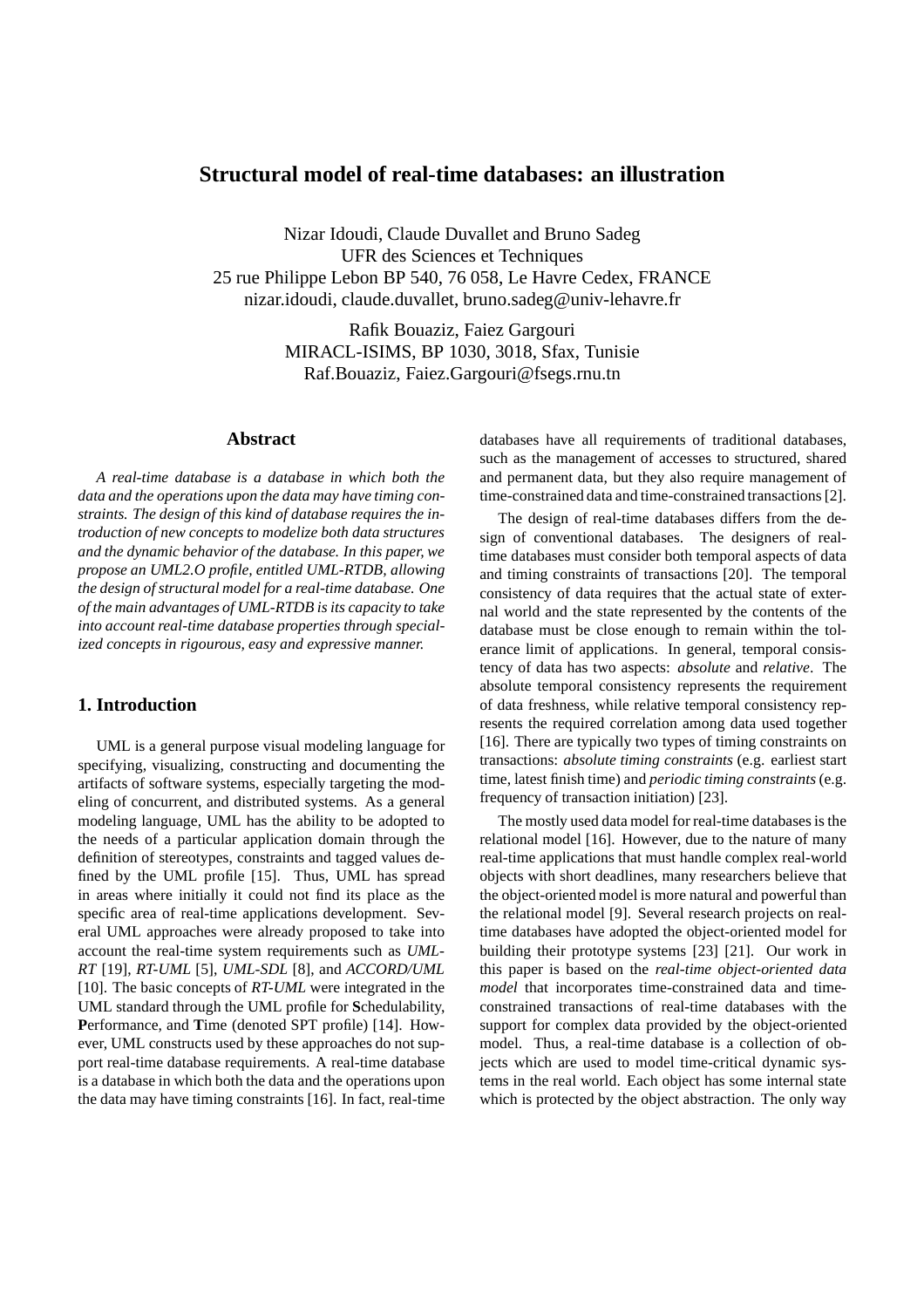that objects can be accessed by transactions is to invoke the methods defined by objects. Objects are encapsulated in the class abstraction which facilitates modular management of resources.

There is a need to define an UML profile supporting real-time database requirements. To the best of our knowledge, there is only one based UML proposal for real-time databases modeling [4]. In their work, the authors have defined an UML package for specifying RTSORAC object, called *RT-Object*. However, the RT-Object package is based on the Extension Mechanisms package of UML1.3 which is a past standard. Furthermore, imprecise computation encapsulated within the RTSORAC object is defined in the context of *Epsilon Serializability* (on transactions) [17], and does not supports the notion of Quality of Data (*QoD*) introduced in [1] which allows a robust and controlled behavior of real-time databases during the transient overloads, based on *Feedback Control Real-Time Scheduling* [13].

The contributions of this paper are five-folds.(i) We define an object model, called *real-time object*, that contains real-time attributes and real-time methods, (ii) we define an attribute model, named *real-time attribute* that supports data time semantics and *QoD* requirements, (iii) we present a general UML profile for real-time databases, called UML-RTDB, based on UML2.0 Profiles package, (iv) we define a new kind of stereotypes based on the *Evolutionary Stereotype* concept, to express dynamic semantics of real-time attribute, and (v) we define a stereotype to express real-time object features.

The remainder of the paper is organized as follows. Section 2 describes our real-time object model as well as its real-time attributes and methods. In section 3, we describe the set of stereotypes that allows to our UML-RTDB profile to express real-time database features in a structural model. In section 4, we conclude the paper and give some perspectives to our work.

### **2. Real-time object model**

A real-time database models an external environment that changes continuously. It is designed to be kept in shared main memory for fast and predictable access [16]. Real-time objects are the real-time database entities. They represent dynamic entities of time-critical dynamic systems in the real world. Our real-time object is an extension of the real-time object as used in the ACCORD/UML approach [22], [6]. It encapsulates time-constrained data, time-constrained methods and concurrency control mechanisms. Each real-time object is made of four components: (i) a set of real-time attributes, (ii) a set of real-time methods, (iii) a mailbox, and (iv) a local controller.

In this section, we describe the two first components of our real-time object model. We illustrate our proposal on an air traffic control system, which consists of a large collection of data describing the aircraft, their flight plans, and environment data [12]. This includes flight information such as aircraft identification, transponder code, altitude, position and speed, origin, destination, route and clearances. In our work, each aircraft in the airspace is modeled as a realtime object.

### 2.1. Real-time attributes

Data objects are classified into either real-time or non real-time data. A non real-time data is a classical data found in most databases, whereas a real-time data has a validity interval beyond which it becomes useless [16].

Our real-time data model is based on the model introduced in [16] and we associate to this model the notion of *maximum data error* (MDE) introduced in [1]. Thus, a real-time data is modeled by  $d = (d_{value}, d_{timestamp}, d_{avi},$  $d_{mde}$ ), where  $d_{value}$  represents the real world data value,  $d_{timestamp}$  is the time at which the attribute's value was last updated,  $d_{avi}$  is the absolute validity interval and  $d_{mde}$ is the maximum amount of imprecision associated with the attribute's value.

To handle the property of our real-time data model, we define an attribute model, called *real-time attribute*, that incorporates fields to support logical constraints  $(d_{value})$ , temporal constraints  $(d_{timestamp}, d_{avi})$  and QoS constraints  $(d_{mde})$ . In fact, each real-time attribute is characterized by the following five fields:

- *Name* (*N*): it is the name of the attribute.
- *Current Value* (*CV*): is used to store the final attribute value captured by the last update correspondent method. This field is used by the system to determine logical integrity constraints of the attribute value.
- *TimeStamp* (*TS*): is used to store the time at which the attribute's value was last updated [16]. This characteristic is of the type *Time* which is supported by the UML2.0 standard. Access to the timestamp of an attribute is necessary for determining temporal consistency of the attribute. For example, in an aircraft object, there is an attribute for storing the altitude, called *Altitude*, to which a sensor regularly provides readings. This update is expected every twenty seconds, thus the *Altitude* attribute is considered temporally inconsistent if the update does not occur within that time frame. There are many ways to define timestamps. In our model, the timestamp is the time when the value is produced. If the value is produced by a sensor device, then timestamp is the clock time when the value is read by the sensor. If the value is produced by a transaction,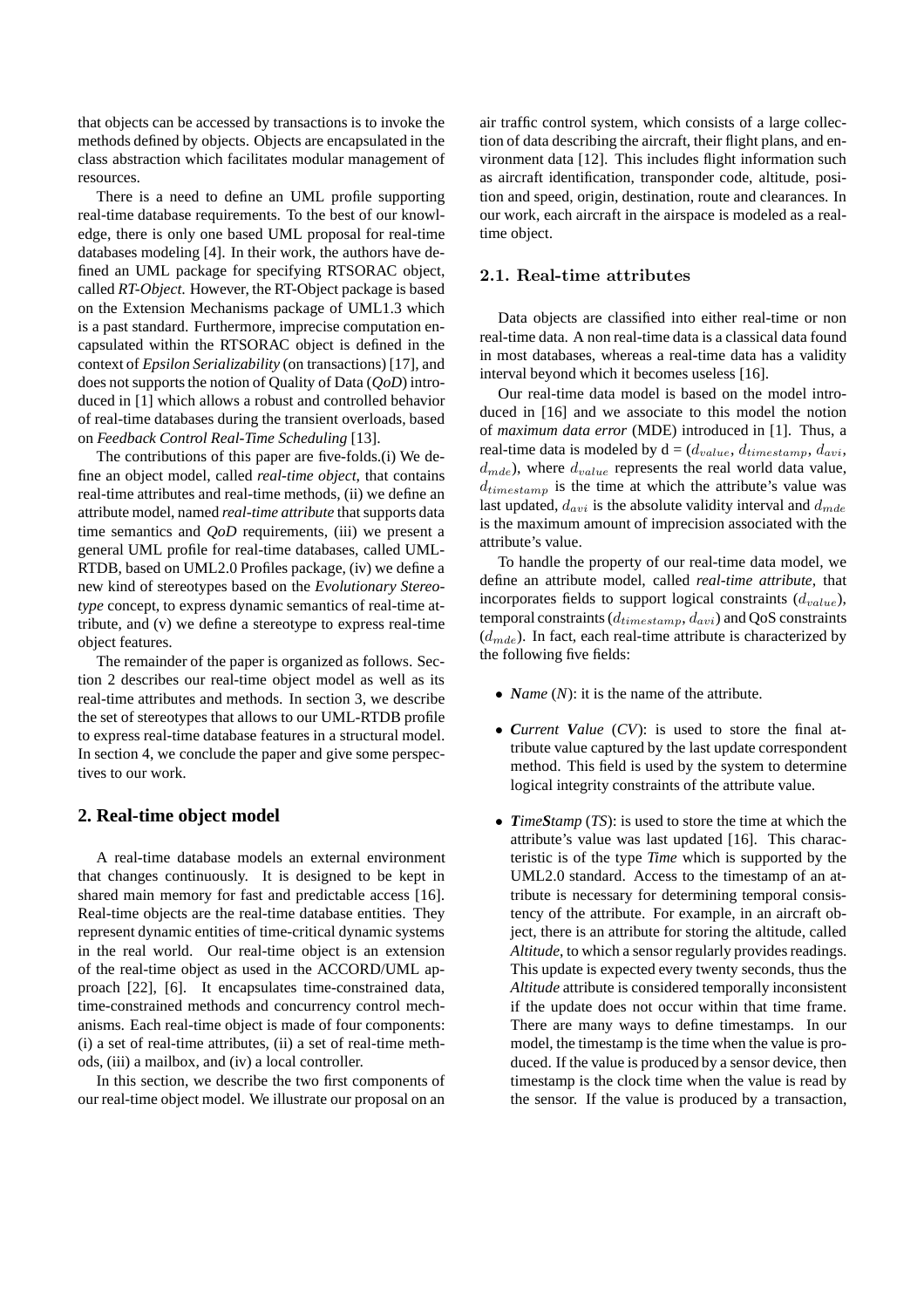timestamp is the time when the value becomes available. This field is used by system to determine whether or not timing constraints have been violated.

- *Validity Duration* (*VD*): is used to store the *absolute validity interval* (denoted by *avi*) of the attribute value [16]. It represents the amount of time during which the attribute value is considered valid. This element is numeric and permits to determine, in association with *TS*, the *absolute consistency* of the attribute. A piece of data is considered absolutely consistent (fresh) with respect to time as long as the age of the data value is within a given interval [16]. For instance, the *Altitude* value is considered fresh if the current time is earlier than timestamp of Altitude followed by the length of the absolute validity interval (*avi*) of Altitude; i.e. {*currenttime < Altitude.TS* + Altitude.VD\.
- *Maximum Data Error* (*MDE*): is used to memorize the *absolute maximum data error* tolerated on the attribute value [1]. Currently, the demand for real-time database services has increased in most applications where it is desirable to execute transactions within their deadlines. They also have to use precise and fresh data in order to reflect the continuously changing external environment. However, it seems to be difficult for the transactions to both meet their deadlines and to keep the database consistent. To support these applications, the QoD concept is introduced in [1] to indicate that data stored in the database may have some deviation from its value in the real world. Thereby, data error, denoted *DE*, represents the deviation between the current data value and the updated value. The upper bound of the error is given by the *Maximum Data Error*. For instance, the maximum error on the *Speed* value is 5 km/h. This field allows the system to handle the unpredictable workload of the database by discarding sensor transactions where  $DE \leq$  Attribut. MDE, and to enhance the freshness of data using Feedback control scheduling [1]. It has the same type than *CV* field.

We note that only the two first fields; *Name* and *Current Value*, are visible to the users. The other fields are used by real-time database system in order to maintain the temporal consistency of the real-time database.

### 2.2. Sensor and Derived attributes

Real-time data is divided into two types: *sensor data* and *derived data* [18]. Sensor data are the data issued from sensors. Derived data are the data calculated from sensor data.

| Aircraft                                      |           |
|-----------------------------------------------|-----------|
| Identifier<br>Destination                     | Classical |
| Direction<br>Location<br>Altitude<br>Speed    | Sensor    |
| Path<br>Lane                                  | Derived   |
| SetIdentifier ()<br>GetLane ()<br>GetSpeed () | Aperiodic |
| UpdateLocation ()<br>UpdateAltitude ()        | Periodic  |
| ComputeLane ()<br>ComputePath ()              | Sporadic  |

Figure 1. Aircraft object.

We characterize the real-time object model by three types of attributes as follows:

- *Classical attributes*: they are used to store a non realtime data. As shown in figure 1, we characterize the *Aircraft* object by two classical attributes, namely Identifier and Destination.
- *Sensor attributes*: they are used to store a sensor data which must be periodically updated in order to closely reflect the real world state of the application environment.

For example, we characterize the *Aircraft* object by four sensor attributes, namely: Altitude, Speed, Direction, and Location. These attributes are periodically updated to reflect the state of an *Aircraft* instance.

• *Derived attributes*: they are used to store a *derived data* that has to be calculated from sensor attributes. We characterize the *Aircraft* object by two derived attributes: Lane, which is calculated from Location and  $Altitude$  values, and  $Path$ , which is calculated from Location and Direction values

#### 2.3. Real-time methods

The only way that objects can be accessed by transactions is to invoke the methods defined by objects. In our case, each method execution is considered as a transaction which may be composed of one or many sub-transactions. We classify the real-time object methods into three classes: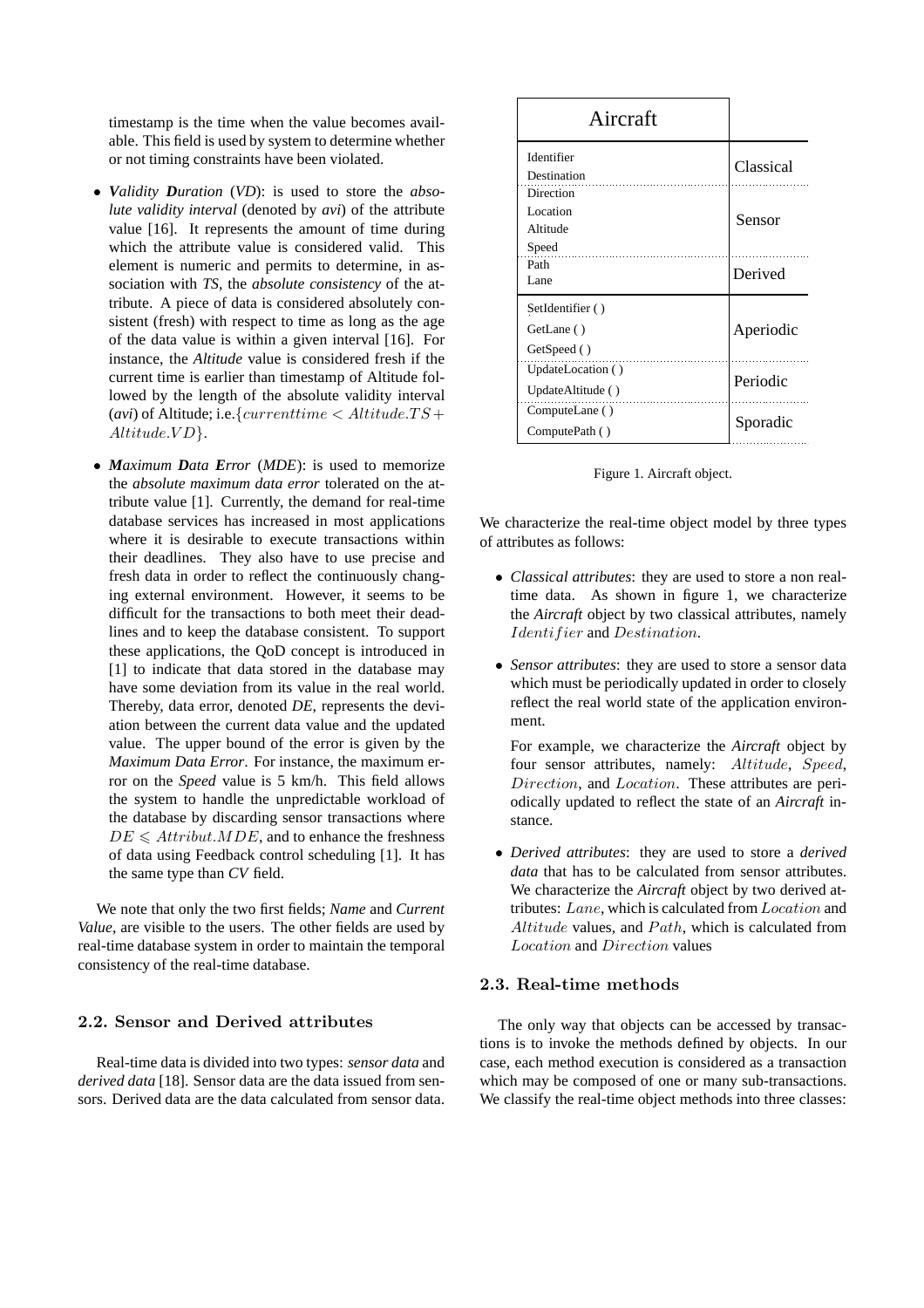*periodic methods*, *sporadic methods*, and *aperiodic methods*.

• *Periodic methods*: the temporal consistency of each sensor data is insured by a sensor transaction, which periodically updates the value of the sensor data [18]. Thereby, we associate to each sensor attribute a method, called *periodic* method, which periodically updates the values of the  $CurrentValue$  and the  $TimeStamp$  fields. In our work, we assume that a periodic method execution is a sensor transaction. Sensor transactions are write-only transactions that obtain the state of the environment and write the sensed data to the database. We consider two types of timing constraints for the periodic method: *absolute timing constraints*; i.e. deadline; and *periodic timing constraint*; i.e. period. The periodicity of the method execution is dictated by the valid time of the sensor attribute value that it writes. The completion time of a periodic method must be achieved before the deadline, otherwise the value to be written will be considered obsolete [16]. Generally, the deadline of a sensor transaction is the end of each period.

We characterize the *Aircraft* object by a set of periodic methods such as:

- **–** *UpdateAltitude()* which periodically carries out write operations of CurrentV alue and TimeStamp fields of the *Altitude* attribute.
- **–** *UpdateLocation()* which periodically performs write operations of CurrentV alue and TimeStamp fields of the *Location* attribute.
- *Sporadic methods*: derived data are the data calculated from sensor data [18]. Thereby, we associate to each derived attribute a method, called *sporadic* method, which sporadically calculates its value from sensor attributes. The access mode of the sporadic method to derive attribute value is always *"write"*. Its timing constraints are also *deadline* and *periodicity*. The periodicity of the method execution depends on the considered update policy. In this paper, we consider a dynamic update policy as proposed in [7]. We characterize the *Aircraft* object by the following sporadic methods:
	- **–** *ComputeLane()* which computes the *Lane* attribute value using Location and Altitude values.
	- **–** *ComputePath()* which computes the *Path* attribute value using Location and Direction values.

• *Aperiodic methods*: they include the remainder of methods that allow to read/write classical attributes and read only real-time attributes (sensor and derived). User transactions typically arrive aperiodically. They do not write any temporal data, but they can read/write non temporal data and only read temporal data [18]. To include nested transaction in this object model, we assume that an aperiodic method execution is a user transaction which may invoke atomic operations or invoke other methods on other objects [11]. Operations represent the actions of the method. They include statements for conditional branching, looping, I/O, and reads/writes to an attribute's *current value*, *timestamp*, *validity duration* and *maximum data error* fields.

# **3. An UML-RTDB profile**

In this section, we present an UML profile, entitled UML-RTDB, which is a specialized variant of the UML2.0 in real-time database applications. This profile contains specialized versions of the metamodel elements; i.e. *Stereotypes*, defined in the UML2.0 metamodel. These stereotypes extend UML2.0 metamodel classes with specific attributes (sensor and derived) and a specific class (real-time object) that allow the design of class diagrams for real-time databases.

#### 3.1. Real-Time Attribute stereotype

The main aim of the UML-RTDB is to supply to the designers of real-time databases UML extensions (stereotypes) to support both sensor and derived attributes features. A stereotype defines how an existing metaclass may be extended, and enables the use of platform or domain specific terminology or notation, in addition to the ones used for the extended metaclass [15]. However, the standard stereotype can not express features of sensor and derived attributes because it does not allow the definition of structural and behavioral features [3]. Besides, the fields *timestamp*, *validity duration* and *maximum data error* represent structural features and should be expressed as *Attributes*. Each atribute is also characterized by an update operation that ensures its freshness and must be modeled as an *Operation*. For this reason, we base our work on the *Evolutionary Stereotype* extension mechanism of UML [3]. This extension mechanism allows the definition of new stereotypes with *structural* and *behavioral* characteristics. As shown in figure 2, the *Evolutionary Stereotype* is a metaclass which specializes the *Stereotype* metaclass of the UML 1.5 extension mechanism package. It may have structural features by defining new attributes and behavioral features by defining new operations and methods.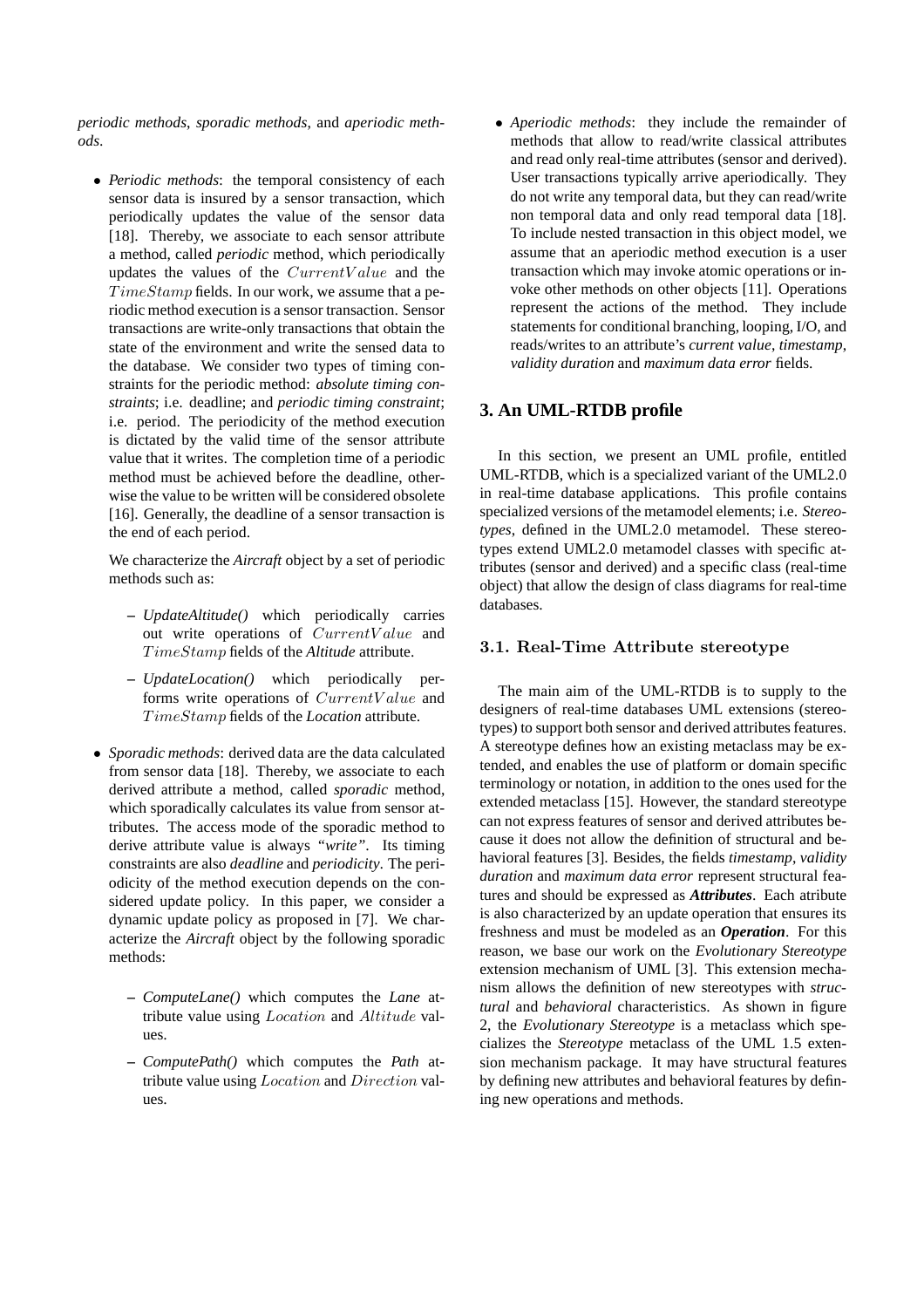

Figure 2. Abstract syntax of the Evolutionary Stereotype.



Figure 3. Abstract syntax of the ≪*RealTimeAttribute*≫ stereotype.

Moreover, we base our proposal on the Extension relationship proposed in UML2.0 Profiles package [15]. The *extension* is used to indicate that the properties of a metaclass are extended through a stereotype, and gives the ability to flexibly add (and later remove) stereotypes to (resp. from) classes. Thus, the *Stereotype::baseClass* attribute is replaced by an extension relationship to the *Class* metaclass. This former generalizes the *Stereotype* metaclass and contains a *name* attribute. In addition, the *Stereotype::icon* attribute is replaced by the *icon* role linking the *Stereotype* metaclass to *Image* metaclass.

Since the sensor attributes and derived attributes have the same structural characteristics (*Timestamp*, *Validity Duration*, *Maximum Data Error*) and behavioral characteristics (*Update operation*), we propose an abstract stereotype, called ≪*RealTimeAttribute*≫, in order to factorize these characteristics. So, instead of defining the structural and behavioral features for each stereotype aside, we define these features in a general manner within the ≪*RealTimeAttribute*≫ stereotype. This former is a realization of the Evolutionary stereotype that allows the statement of structural and behavioral features. Thereby, as shown in figure 3, the ≪*RealTimeAttribute*≫ stereotype is characterized by three structural and one behavioral characteristics. The first features are defined by *TimeStamp*, *Validity Duration*, and *Maximum Data Error* metaclasses, which specialize the *StructuralFeature* metaclass of UML metamodel. The last feature is defined by the *Update* metaclass, which specializes the *BehavioralFeature* metaclass.

The *TimeStamp* metaclass declares the timestamp of the attribute. It is characterized by two properties: *Type* and *Granularity*, where *Type* indicates the type of the Timestamp value, which is the *Time* type expressed in UML metamodel. The *Granularity* defines the granule of the Times-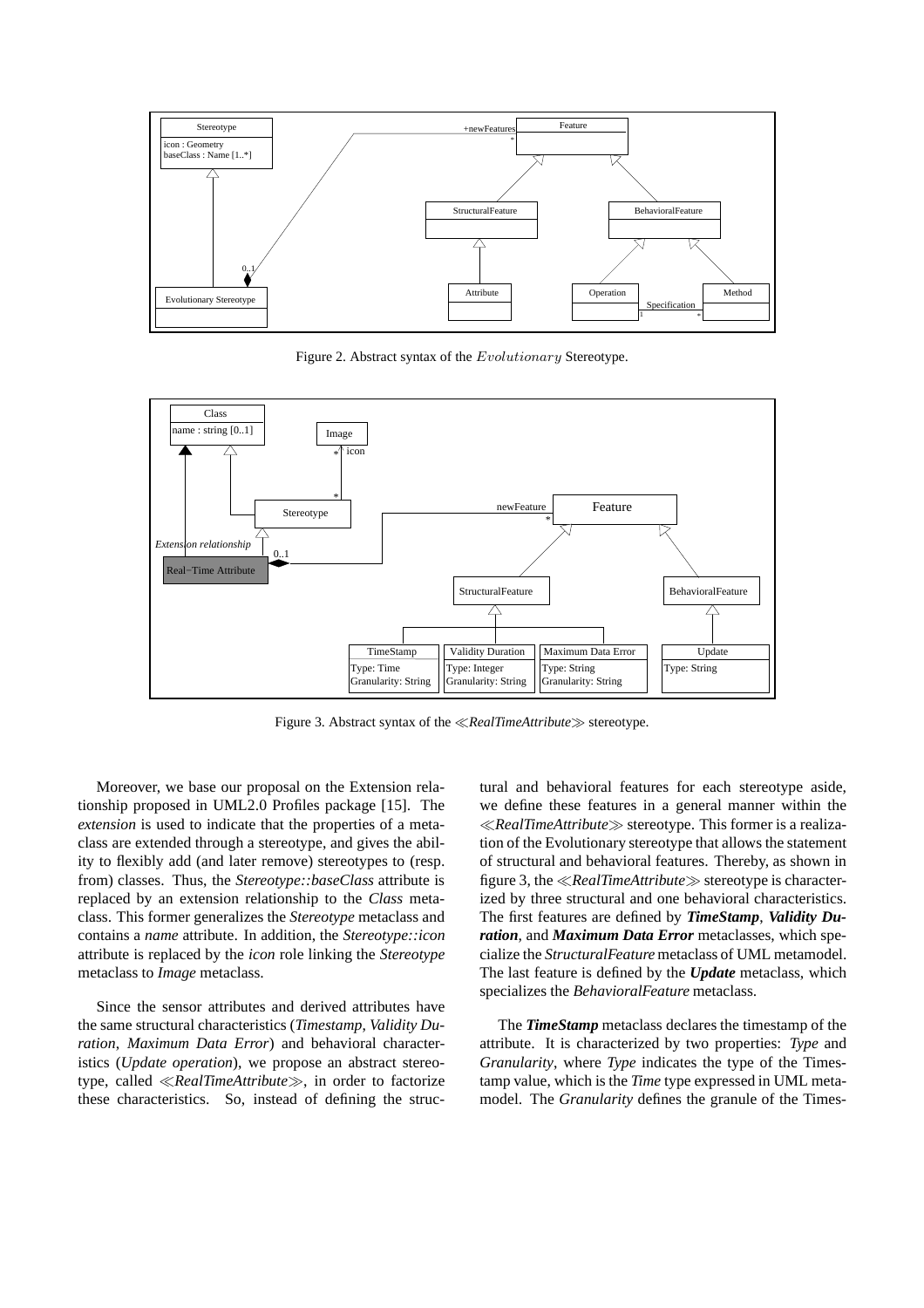

Figure 4. Abstract syntax of the ≪Sensory≫ stereotype.

tamp, which may be *"Minute"*, *"Second"*, etc.

The *Validity Duration* metaclass defines the valid time of the attribute value. It is characterized by two properties: *Type* and *Granularity*. The *Type* indicates the type of the Validity Duration value, which is typed *Integer*. The *Granularity* defines the granule of the Validity Duration, which may be *"Minute"*, *"Second"*, etc.

The *Maximum Data Error* metaclass defines the amount of error tolerated on an attribute value. It contains a *Type* property, which indicates the type of Maximum Data Error value. It has the same type as attribute value. A *Granularity* property defines the granule of the Maximum Data Error, which may be *"Minute"*, *"Second"*, etc.

The *Update* metaclass declares the operation which updates the CurrentValue and TimeStamp fields of the attribute. It contains a *Type* property that indicates the type of the operation periodicity. In our case, the operation periodicity depends on the type of the attribute. It is *"Periodic"* for a sensor attribute, and it is *"Sporadic"* for a derived attribute.

#### 3.2 Sensory and Derived stereotypes

We define ≪*Sensory*≫ stereotype and ≪*Derived*≫ stereotype to declare respectively sensor attributes and derived attributes, in the structural model. Each stereotype presents a realization of the ≪*RealTimeAttribute*≫ stereotype according to the appropriate values of its properties, and an extension of the *Attribute* metaclass of UML metamodel. Figure 4 shows the abstract syntax of ≪*Sensory*≫ stereotype. Its structural features are declared by the metaclasses: *TimeStamp*, *Validity Duration*, and *Maximum Data Error*. In this work, we consider that time granularity is the *"Second"*. The designers of the real-time databases can easily modify the values of stereotype properties according to the requirements of real-time applications. The only behavioral feature of the ≪*Sensory*≫ stereotype is defined by the *Update* metaclass. The ≪*Derived*≫ stereotype has the same abstract syntax as the ≪*Sensory*≫ stereotype. They have the same structural and behavioral characteristics. Besides, they extend the same meta-instance of the *Class* metaclass, i.e. *"Attribute"*, through the *Extension relationship*. However, these two stereotypes differ in their specific notations, their meta-instances of the *Class* metaclass which generalizes the *Stereotype* metaclass and specifies the *name* of the stereotype, and their operations periodicity. So, for the ≪*Sensory*≫ stereotype, the meta-instance name of the *Class* metaclass is *"Sensory"* (cf. figure 4). For the ≪*Derived*≫ stereotype, the meta-instance name is *"Derived"*. Besides, as shown in the figure 6, we have chosen a *"watch"* as an icon declaring a sensor attribute and a *"Calculator"* declaring a derived attribute. The operation periodicity of a sensor attribute is *"Periodic"* and it is *"Sporadic"* for a derived attribute.

Figure 5 shows an instance model of the sensor attribute Speed, according to three layers: metamodel, users model, and user objects (user data). It is characterized as follows:

 $\ll$ *Name*: Speed, *CurrentValue*: 600, *TimeStamp*: 10:25:2, V alidityDuration: 20, MaximumDataError: 5≫.

#### 3.3. Real-Time Object stereotype

Because a real-time database is by definition a database system, it has queries, schemas, transactions, commit protocols, concurrency control support, and storage management [20]. Then, the design of a real-time database has to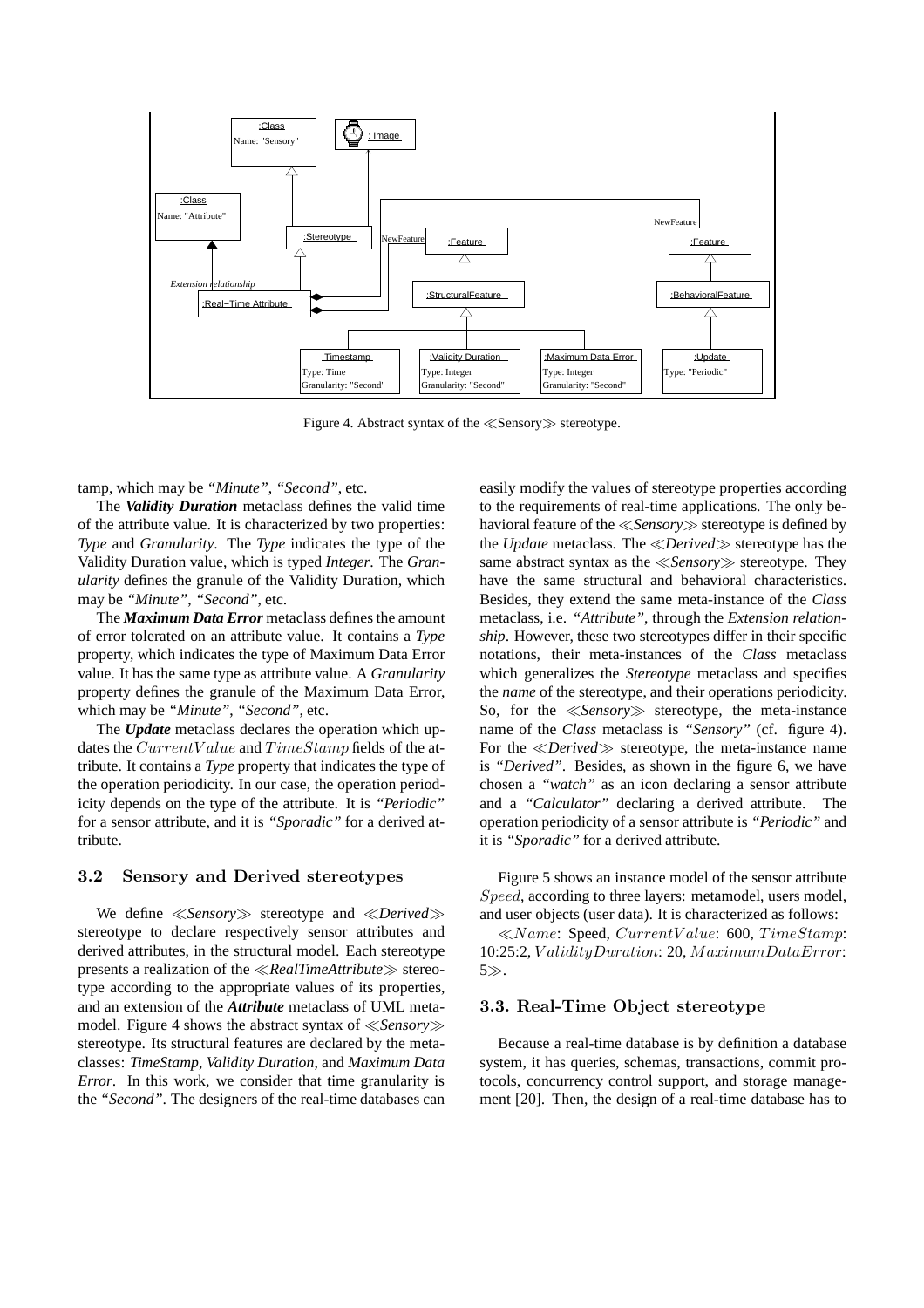

Figure 5. Instance model of the ≪Sensory≫ stereotype.



Figure 6. Aircraft real-time object class.

take into account the management of all these components. That's why, in our work, we define a ≪*RealTimeObject*≫ stereotype in order to declare the time-constrained data, the time-constrained operations, the parallelism, and the concurrency property inherent to real-time databases. The ≪*RealTimeObject*≫ stereotype is added to classes in order to specify that their instances will encapsulate real-time data, real-time operations, and a local concurrency control mechanism.

Figure 6 illustrates an *Aircraft* real-time object class. It encapsulates classical and real-time attributes (sensor and derived), and real-time operations.

## **4. Conclusion and future work**

In this work, we have firstly presented, a real-time object-oriented data model that supports real-time database requirements. Secondly, we have proposed an UML profile for real-time databases, named UML-RTDB, based on UML2.O Profiles package, allowing the design of class models for real-time databases. The UML-RTDB contains a set of stereotypes, which are characterized by structural and behavioral features.

In our future work, we will extend the UML-RTDB with other stereotypes in order to express time-constrained associations and time-constrained multiplicities. Among then, we'll specify real-time constraints on the proposed stereotypes using **O**bject **C**onstraint **L**anguage (OCL).

# **5 Acknowledgement**

# **References**

[1] M. Amirijoo, J. Hansson, and S. H. Son. Specification and management of QoS in real-time databases supporting imprecise computations. IEEE Transactions *on* Computers, 55(3), 2006.